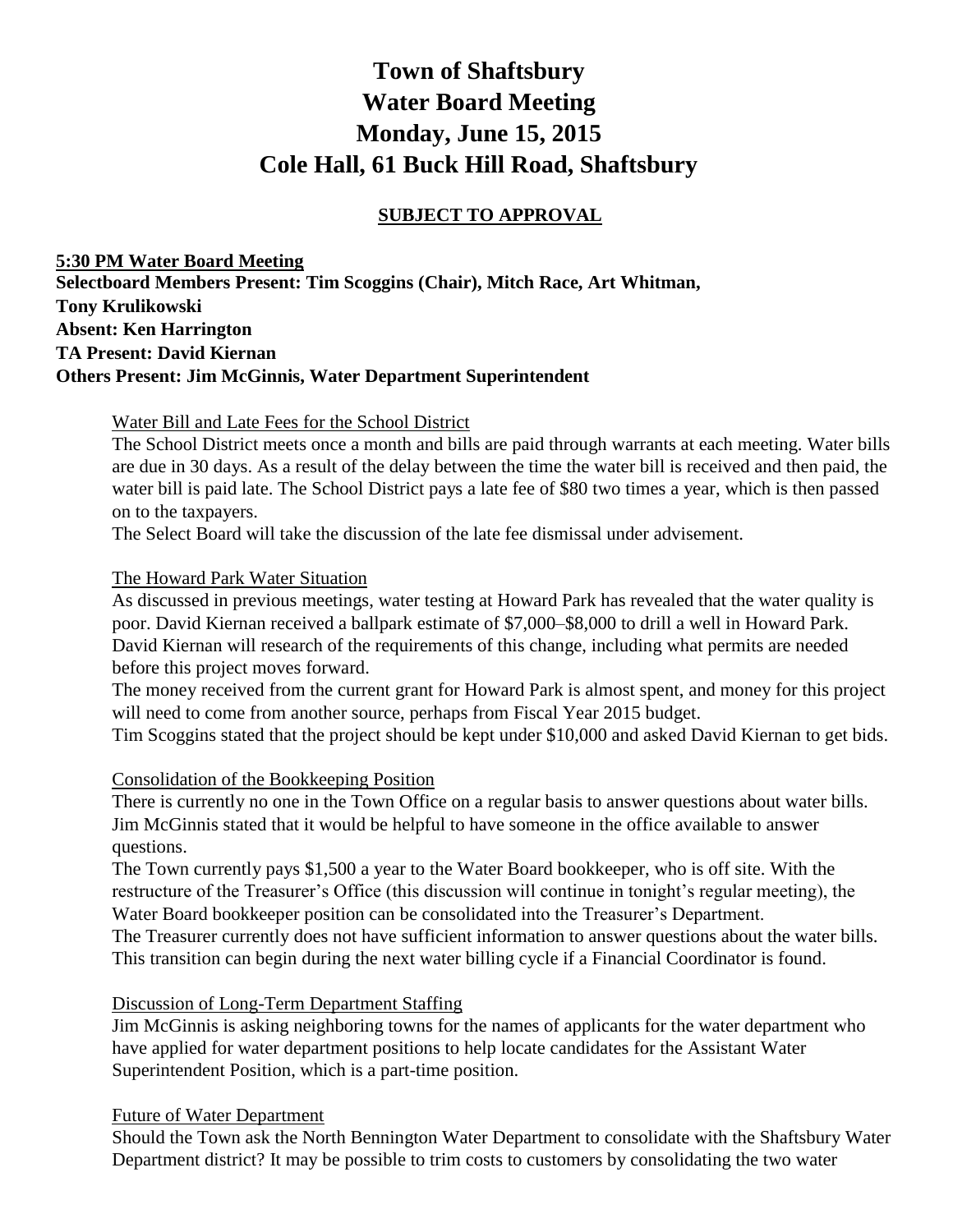departments. There has been no discussion with the North Bennington Water Department concerning this possibility.

The North Bennington Water Department has two full-time employees who take care of 600 users; Shaftsbury Water Department has two part-time employees who take care of 300 users.

There was a discussion of what a user of the Shaftsbury Water Department would pay versus a user of the North Bennington Water Department. Users of Shaftsbury Water pay a maintenance fee.

Water customers who live in the trailer park in Shaftsbury do not have separate meters.

The pipe system in Shaftsbury has asbestos. The North Bennington Water Department may have concerns about inheriting pipes lined with asbestos.

Tim Scoggins stated that those on public water in Shaftsbury are paying one of the lowest water rates in the State.

The two water boards should meet to discuss a possible merger.

#### Wireless for Water Garage

The Water Garage is located at the Transfer Station. Jim McGinnis asked if a wireless connection could be available, so that he can work from that location.

David Kiernan stated that this cost would be around \$80 per month.

Tim Scoggins asked if Jim McGinnis would like a wireless connection to work from the Water Garage or if he could work from Cole Hall.

David Kiernan stated that in his plans to restructure the second floor of Cole Hall a space could be made for the Water Department and Cemetery Commission to share a desk and maintain separate storage of files. Jim McGinnis agreed that a work space at Cole Hall would work.

# **Town of Shaftsbury Selectboard Regular Meeting 6:30 PM Monday, June 15, 2015 Cole Hall, 61 Buck Hill Road, Shaftsbury**

# **SUBJECT TO APPROVAL**

**6:30PM Regular meeting Selectboard Members Present: Tim Scoggins (Chair), Mitch Race, Art Whitman, Tony Krulikowski Absent: Ken Harrington TA Present: David Kiernan Others Present: Melanie Dexter (Treasurer), Steve Washburn (Interim Road Foreman), Chris Williams, Lexey Covell, Curtis and Gail Morin, John Staples**

Tim Scoggins (Chair) called the Regular meeting to order at 6:35 PM.

- 2. Conflict of Interest Statement None.
- 3. Approval of Minutes

<sup>1.</sup> Call to Order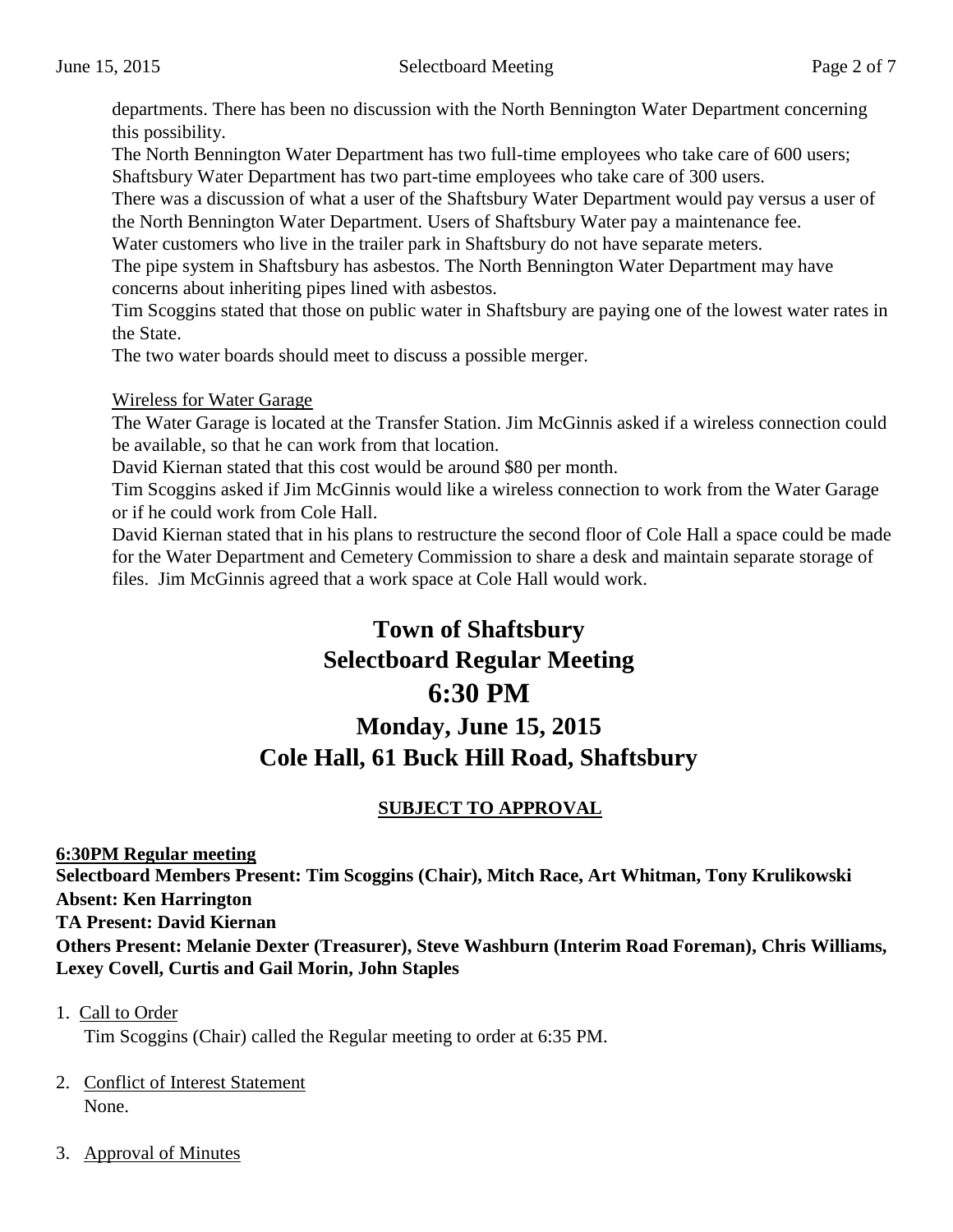**Motion:** Mitch Race makes a motion to approve the minutes from the regular meeting on June 1, 2015 with changes. Tim Scoggins 2nds.

**Discussion:** Mitch Race asked to change all references of the water rate from 100 gallons to 1,000 gallons in the Water Board meeting minutes.

3-0-1. Tony Krulikowski abstains (he was not present at the June 1<sup>st</sup> meeting). Motion passes.

#### 4. Warrants

**Motion:** Tim Scoggins makes a motion to approve Check Warrant in the amount of \$11,250 to return grant from Vermont Arts Council. Mitch Race 2nds. 4-0-0. Motion passes.

**Motion:** Tim Scoggins makes a motion to approve Retirement Warrant # 25 in the amount of \$83.80. Mitch Race 2nds. 4-0-0. Motion passes.

**Motion:** Tim Scoggins makes a motion to approve Payroll Warrant # 25 in the amount of \$17,419.08. Mitch Race 2nds. 4-0-0. Motion passes.

**Motion:** Tim Scoggins makes a motion to approve Check Warrant # 25 in the amount of \$55,666.58 Mitch Race 2nds. 4-0-0. Motion passes. (This includes payment of \$40,666 to the North Bennington Water Department.)

#### 5. Announcements

Mr. Herrington Finish Line 5K will take place on Sunday, June 21. From Howard Park to Village Park and back to recognize 31 years of service for Mr. Herrington, the gym teacher at Shaftsbury Elementary School who is retiring this year.

#### 6. Public Comments

Chris Williams (resident and Chair of the Planning Commission) commented that following the death of his daughter, he purchased two cemetery plots at the Maple Hill cemetery for \$1,150 and was charged a \$25 recording fee from the Town Clerk's office. Later, Mr. Williams received a bill for \$100 as a burial fee. After reviewing the town report, Mr. Williams found that the burial fee is applied to the general fund as revenue and that \$1,500 was collected from this burial fee last year.

David Kiernan remarked that there is a new plan coming from the Cemetery Commission, which will be discussed in an upcoming meeting. This new plan will include a change in fee structure.

Tim Scoggins stated that this is something to consider when discussing the new fee structure with the Cemetery Commission.

Resident Lexey Covell asked how about the public is informed about discussions held during executive sessions by the Select Board, and specifically, why Terry Stacy is no longer employed by the Town. Mitch Race explained that there are certain topics that the Select Board can discuss during executive sessions, such as personnel issues. Tim Scoggins reiterated this notion and stated there is a specific list topics that can be discussed during executive session. Tim Scoggins also stated that a stipulation of the severance agreement between Mr. Stacy and the Town prevented both parties from discussing Mr. Stacy's performance during his employment.

Curtis and Gail Morin, residents of Church Street, discussed excessive traffic speed on Church Street. They also discussed issues with a neighbor that include excessive noise, long-term RV parking, illegal burning of trash, barking dogs, and potential animal abuse. David Kiernan recommended that the Morins call the Fire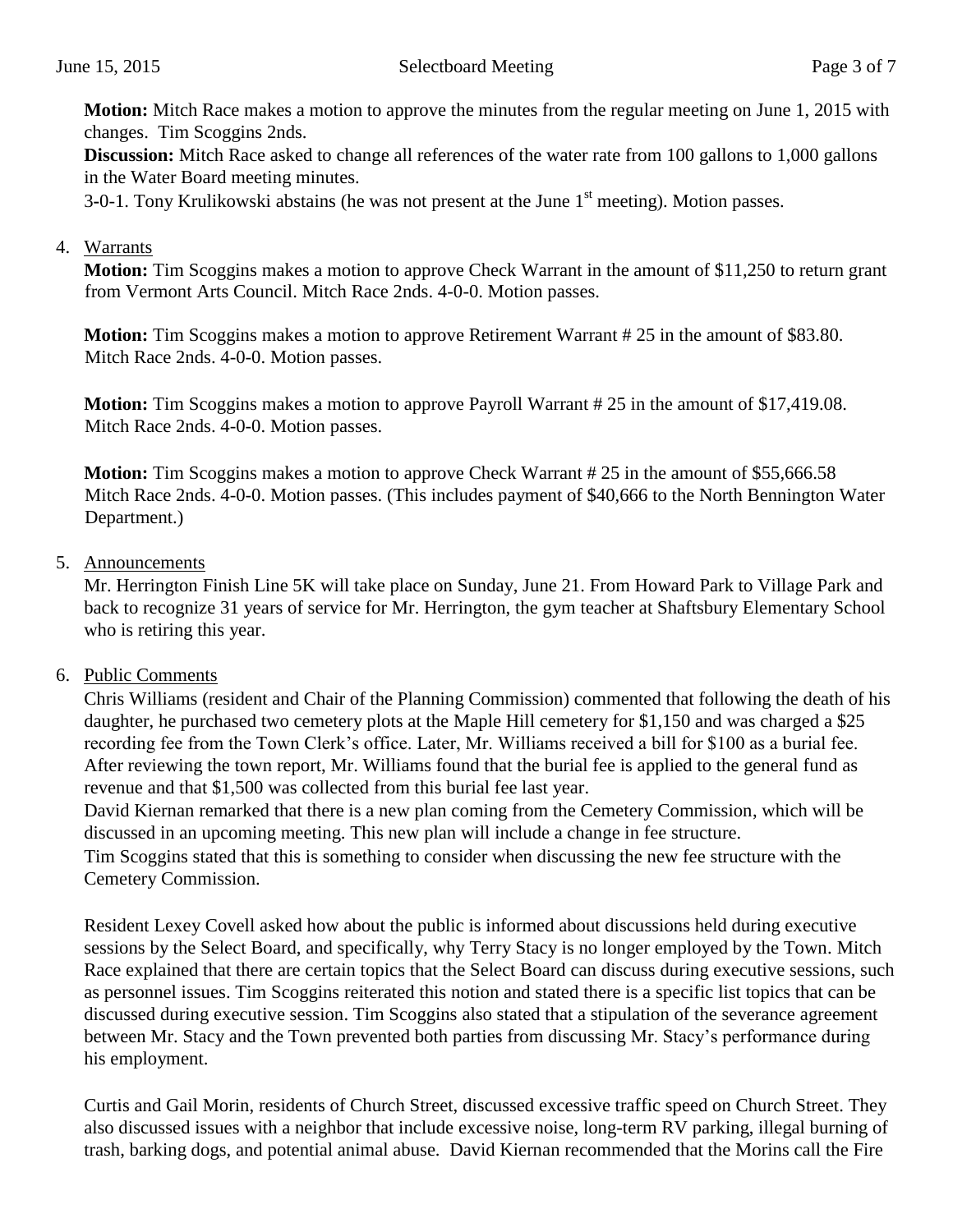Department while illegal burning incidents are occurring and call the Police Department when animal abuse is occurring. David Kiernan will discuss the barking dog issue with the Animal Control Officer. David Kiernan directed Mr. Morin to the zoning by-laws to review the law concerning RV parking.

John Staples, a resident of Rollin Road, asked if the money returned from the grant as a part tonight's warrants was for the Cold Spring project. Tim Scoggins answered that the Board decided to give the money back and not to pursue the project at this time. There are no immediate plans to continue the original project.

7. Treasurer's Report- Melanie Dexter

Treasurer Melanie Dexter reported that the Town is in good shape fiscally. Money from a few intergovernmental grants should come in the next few weeks and if it does not, it will affect the budget. There are two groups of warrants left, but it looks as though the Town may end the fiscal year with a surplus of \$100,000. Melanie Dexter gives a margin of error as \$20,000 in either direction.

8. Financial Coordinator Position

David Kiernan spoke with officials in Montpelier who said the position of Financial Coordinator could be posted. This would be a bookkeeper position

Statutory duties would remain the duties of the Treasurer.

The creation of this position will give continuity to the department because the three-person staff (Treasurer, Financial Coordinator, and Bookkeeper) would ensure more staffed office hours and as Treasurer leave office, the Financial Coordinator and Bookkeeper would remain.

The position of Water Board bookkeeper will be included in this job description.

David Kiernan will post this position.

9. Interim Road Foreman Report – Steve Washburn

Steve Washburn commented that the roads are doing well with the rain.

Art Whitman and Tim Scoggins remarked that the roads that have been graded a second time are draining well.

David Kiernan stated that certain roads would receive an extended number of feet of fabric to finish the projects.

The ditching and grading of roads has gone well.

Tim Scoggins stated that the Town is under budget for the third year in a row, and there is money to pay for a few extra feet of road.

The roads do need material and more money will be applied to make the roads better.

Grant money was not received for Airport Road, but the Town will make improvements.

Better materials will be put on the roads—fractured stone and chloride.

10. Bid proposals for anticipated State Grants: East Road paving/ Culvert engineering Shaftsbury Hollow to be posted on confirmation

David Kiernan sent the specs to the Board. The state is funding the paving of 2,310 Feet of East Road, beginning south from Reservoir Road. Paving will take place in September or later in the season. The Town will pay \$120,000 in advance for this project and then get reimbursed.

The topcoat will be cut two inches to the side of the driveway, creating a transition patch from road to driveway.

## 11. Bids opening All Fuels

David Kiernan presented to the Board three sealed proposals for fuel.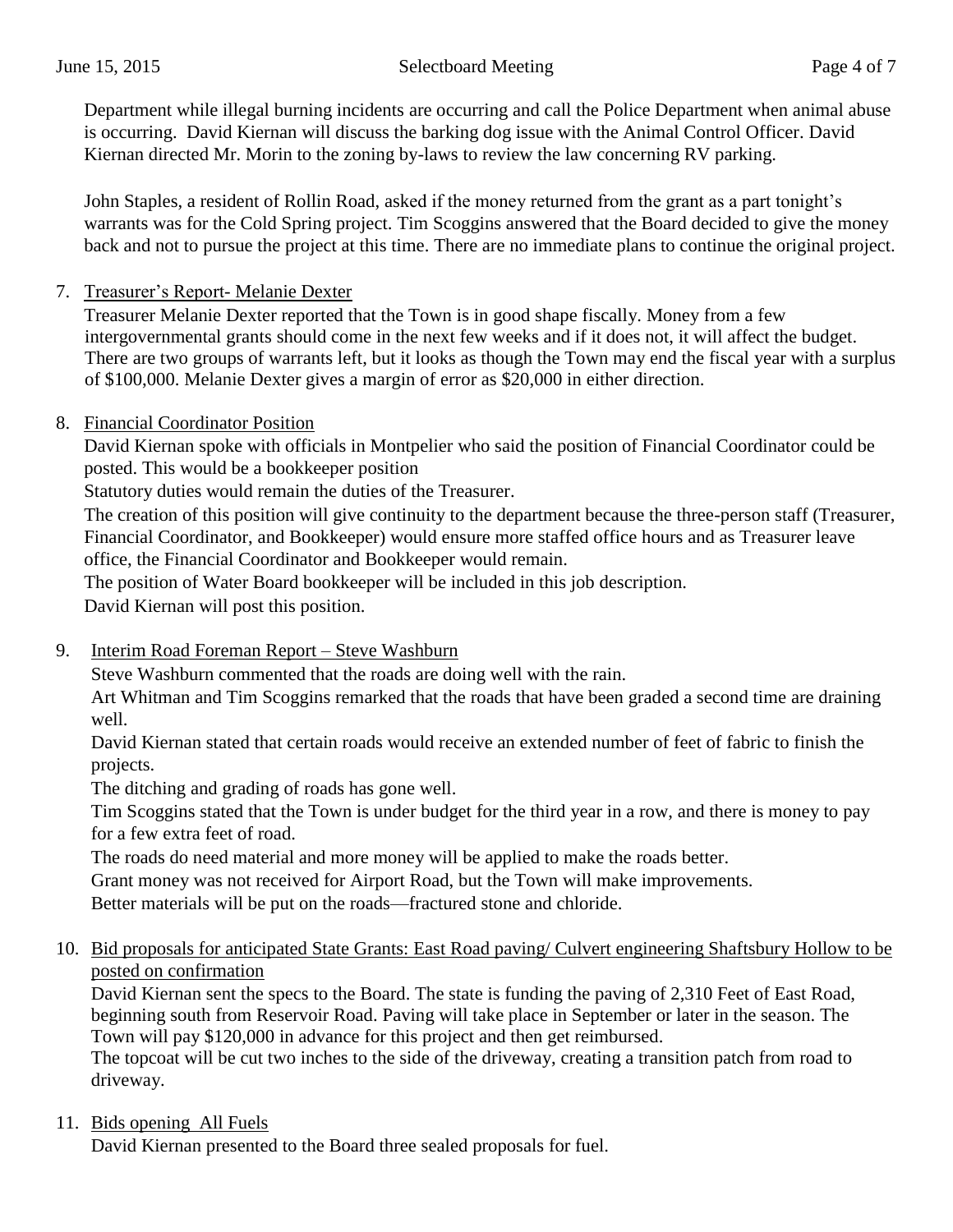- 1. Robert Greene: #2 Heating Oil for \$2.25/gallon for 6,200 gallons (pre-buy and budget rates are the same). No bids for propane or diesel.
- 2. G.A. Bove Fuels: 25-cents above RAC (cost on day of delivery) for heating oil and 45-cents above RAC for propane, and 30-cents above RAC for diesel. Mitch Race asked David Kiernan to supply rate for the day when giving the Select Board the numbers.
- 3. Haskins Fuel Service in New York: \$2.25/gallon pre-buy rate for heating oil, \$2.26 for budget rate, or \$2.27 or cost plus 22 cents for the price plan. Propane is \$2.90/gallon (prebuy), \$2.99/gallon (budget and price plan). Diesel is \$2.19 due at time of acceptance.

A few suppliers have missed the deadline.

#### 12. Bids opening Financial Audit

One bid was received on time; a second bid was delivered late due to an imcomplete address.

**Motion:** Tim Scoggins makes a motion to accept the third bid as a good faith effort due to a post office error. Mitch Race 2nds. 4-0-0. Motion passes.

Bids:

- 1. Sullivan Powers & Co. in Montpelier. Fee structure is: June 30, 2015 for \$14,600; June 30, 2016 for \$14,900; June 30, 2017 for \$15,200. (This company has been the town's auditor in the past.)
- 2. Ron L. Beaulieu & Co. in Maine. \$15,000 for first year, \$10,000 for second year, and \$11,000 for the third year.

All documents must be provided in electronic format.

This audit will be for a single year, beginning with Fiscal Year 2015. The three-year contract is an option. Bids will be given to Select Board for review.

#### 13. Howard Park Roofing Proposal

David Kiernan presented a budget to the Board for improvements to Howard Park. David Kiernan asked the Select Board's permission to hire a tree expert to trim the trees away from the tennis courts.

There is a balance \$6,272 left in the budget. An additional \$5,000 will be received as refund from the grant on July 1. \$11,000 is left for the roof. Bill Hardy, under William T. Hardy Builders DBA Good Help, has made an offer to complete the roof work for \$11,700.

The Norshaft Lions Club will install the surveillance cameras.

**Motion:** Mitch Race makes a motion to accept the Norshaft Lions' donation of surveillance cameras for Howard Park at no cost to the Town. Tim Scoggins 2nds.

**Discussion:** Art Whitman asked if this is a conflict of interest for him. (He is a member of the Norshaft Lions.) Tim Scoggins answered no.

**Vote:** 4-0-0. Motion passes.

Improvements to Howard Park include tennis court resurfacing, new backboards and rims for the basketball courts, tree work, electrical work, and roof repair.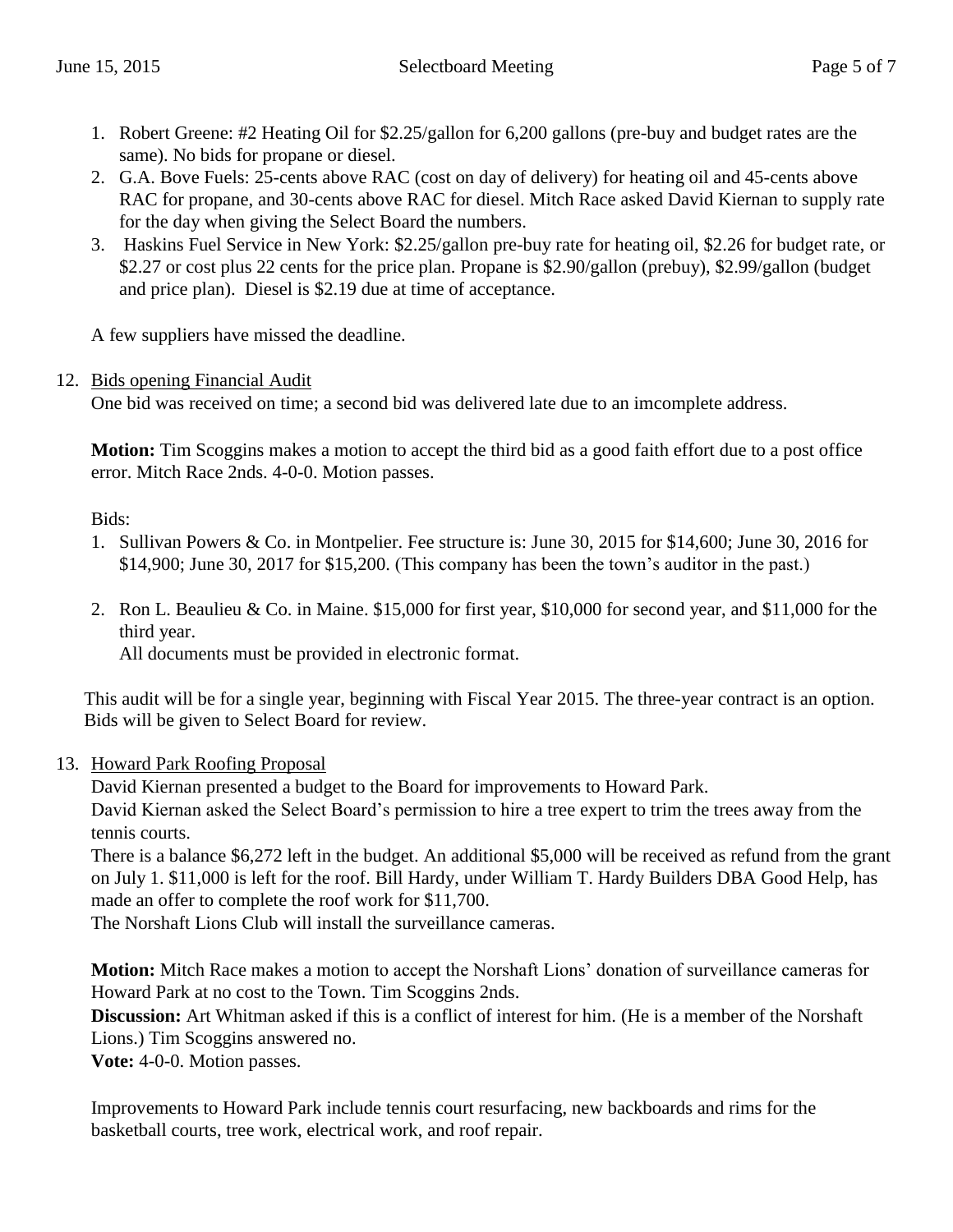**Motion**: Tim Scoggins makes a motion to accept the proposal for Good Help to do the roofing on the five structures at Howard Park. Art Whitman 2nds. 4-0-0. Motion passes.

The quality of the water at Howard Park is an issue. One option to solve the water issue is to install a sanitation system for \$5,000. This system would require maintenance.

A second option to provide clean water at Howard Park is to drill a well. David Kiernan will seek proposals from several well companies to drill a well at Howard Park for less than \$10,000.

**Motion:** Tim Scoggins moves to authorize David Kiernan to spend up to a maximum of \$9,500 for a well solution to the water problem in Howard Park. Mitch Race 2nds. 4-0-0. Motion passes.

David Kiernan get the details needed to explore the well before seeking proposals.

- 14. Tree Work Howard Park (included in #13 above)
- 15. Sheriff Contract 2015-2016

The Select Board has received the contract from the Sheriff's department for 2015–2016. There is an increase in time from 20 hours per week to 25 hours per week. The Sheriff's patrol will include Howard Park.

**Motion:** Mitch Race makes a motion to approve the Sheriff's contract for 2016 with a 25-hour a week allotment. Tim Scoggins 2nds. 4-0-0. Motion passes.

#### 16. TAM Transfer Station Contract

This contract includes a cost of living adjustment for the next three years. Provisions for Household Hazardous Waste Day will remain in the contract until the new alliance is up and running.

**Motion:** Tim Scoggins moves to accept the TAM contract for another three years with the cost of living increase and to allow the hand-written edits to be typed in. Mitch Race 2nds. 4-0-0. Motion passes.

#### 17. Town Administrator's Report

The Cole Hall bathroom was gutted today. A porta potty is on site. Construction to the Town Clerk's front counter area is scheduled to start on Friday. Work should be completed by the end of next week.

For the budget for improvements to Cole Hall, \$17,000 is left, most of which will be used for the bathroom improvements. \$3,659 will be left in the budget. Ed Sherral, who is completing the Town Clerk's front counter area, gave an estimate of \$2,358 to complete each section of the Town Clerk's office counter space, for a total of \$4,700. David Kiernan asked the Select Board for approval to complete the work.

**Motion:** Mitch Race makes a motion to extend the second phase of work to the Town Clerk's office for \$2,358. Tim Scoggins 2nds. 4-0-0. Motion passes.

**Motion:** Mitch Race makes a motion to spend \$1,300 on screens and window coverings for the second floor of Cole Hall. Tim Scoggins 2nds. 4-0-0. Motion passes.

Phase 3 of construction for Cole Hall will be the upper level of Cole Hall and exterior work.